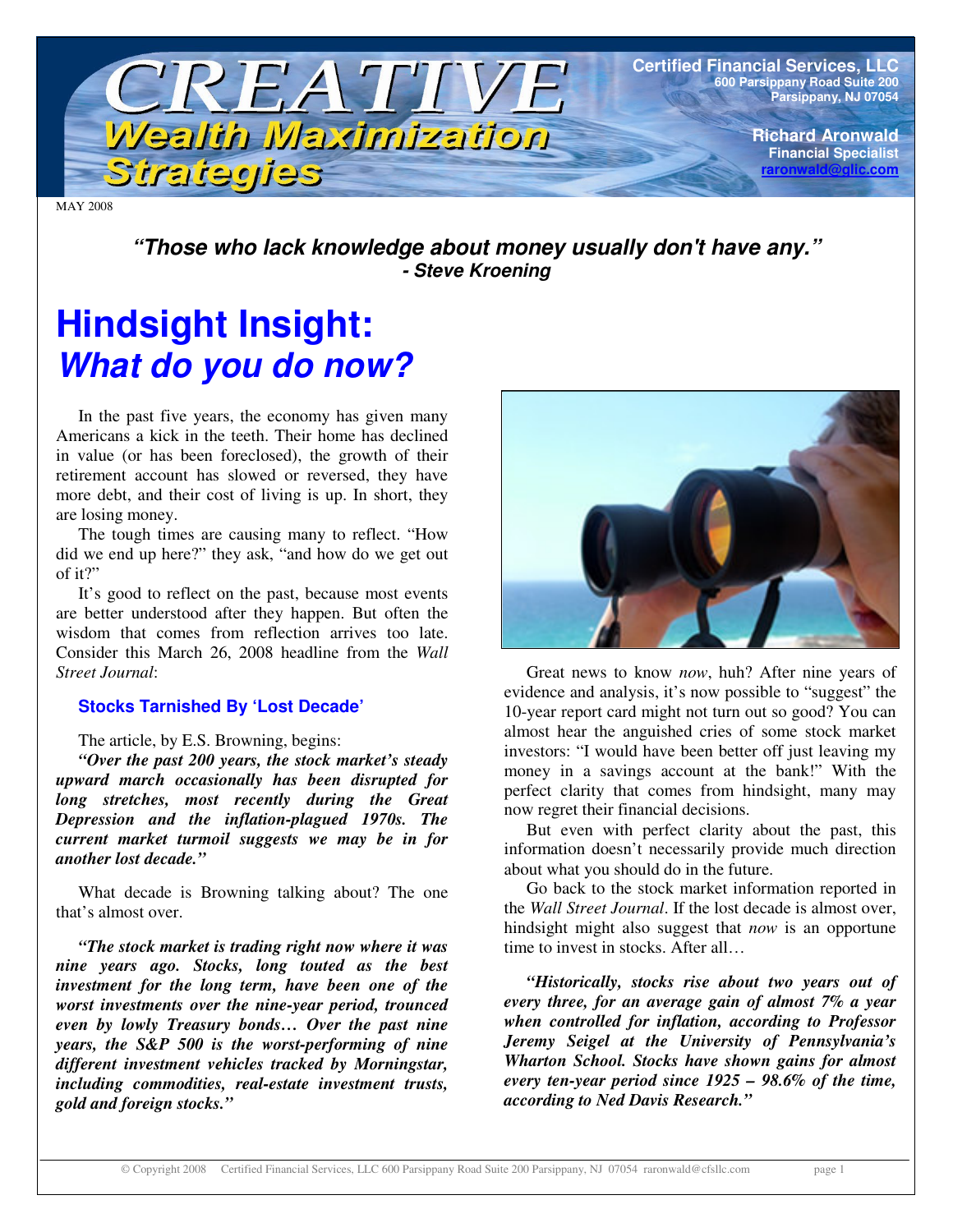So, after processing this information, what do you really know? You know that stock market investments may lose money for the decade from 1999-2008, but also that today's probable loss might be an indicator to stay in stocks for the future. In other words, if you decide to cut your losses from the "lost decade," there's the possibility that ten years from now, you'll be saying "I would have been better off leaving my money in the stock market!"

#### **The Blind Spots in Hindsight**

Hindsight isn't worthless. Valuable things can be learned from studying past events. But our willingness to accept hindsight insight as a basis for future decisions can sometimes make a mess of things.



Combined with historical information, it's possible to develop an infinite number of statistical and theoretical models to explain what happened and why. Those models can be helpful. But there's a "blind spot" in this type of hindsight thinking.

Hindsight can make you believe there's a "secret formula" that delivers a perfect outcome every time. It's a fascinating idea, and hindsight insight feeds into this fascination because it can always produce past scenarios with maximum results. (i.e., "This is the path that would have been the most profitable – if only you had followed it!")

Some people are so sure they understand the past that they begin to believe it is possible to control or determine the future. They are convinced that their new insights make it possible to defy the odds and deliver "automatic" returns from non-guaranteed investments – in the stock market, in real estate, precious metals, etc.

Every day, hindsight seduces people into believing these fundamentals can be ignored because someone has found a "secret," made a "breakthrough discovery," and knows the new, better way.

Two financial events from the past decade have caused major repercussions for Americans. In both instances, much of the problem can be attributed to overconfident, misguided hindsight:

**One:** When stock values soared to unprecedented levels in the late 1990s and into 2000, some cautious analysts warned that the market was over-valued according to historical measures, and was ripe for a downturn. But proponents argued that the high prices were legitimate, because they represented a "new economy." Hindsight showed it was time to reinterpret investment history using new formulas and new financial logic. For awhile the returns kept coming, and the market bulls said, "see, we told you we were right." And then the stock markets corrected. The Internet

bubble burst. And for one of the few times in the past 200 years, the 10-year average return for stocks will be almost nil.

**Two:** The current mortgage and real estate meltdown is another consequence of a flawed hindsight perspective. Both lenders and borrowers looked at skyrocketing real estate prices and thought, "with this new trend, who needs down payments or good credit history? Even if there's a default, we can always get out of it by selling the property for a profit." Skeptics were dismissed as not understanding the "new way to make money in real estate."

"Secrets" and "discoveries" are beguiling words. Improperly applied, hindsight can create all sorts of erroneous secrets and discoveries. Believing and acting on erroneous hindsight can result in unprofitable financial decisions.

#### **The Value of Hindsight**

However, there are some valuable insights that hindsight can provide. For example,

- Hindsight proves that if some financial vehicles are described with the phrases "returns are not guaranteed" and "account values may fluctuate," it means they *are not guaranteed* and *will fluctuate!*
- Hindsight proves that the disclaimer: "past performance is not an indicator of future results," is true.
- Hindsight proves that secret formulas or special strategies cannot make non-guaranteed financial vehicles deliver guaranteed returns.
- Hindsight proves that no one can predict the future. No one.

These statements represent sound financial principles. They are easy to understand, financially logical, and time-tested. You can plan for a solid financial future based on these principles, because they accurately reflect the risks associated with planning for the future.

#### **What Do You Do Now?**

When things go bad, the temptation is to look for silver bullet solutions. But that type of thinking just perpetuates the problems. If you want to right your financial ship, the best plans aren't gimmicks.

Have your financial plans been dictated by poor hindsight thinking? Have you been chasing the next trend, or just missing the last one?

Maybe it's time to contact us - we specialize in helping you to re-orient your financial perspectives and build stability and balance into your future.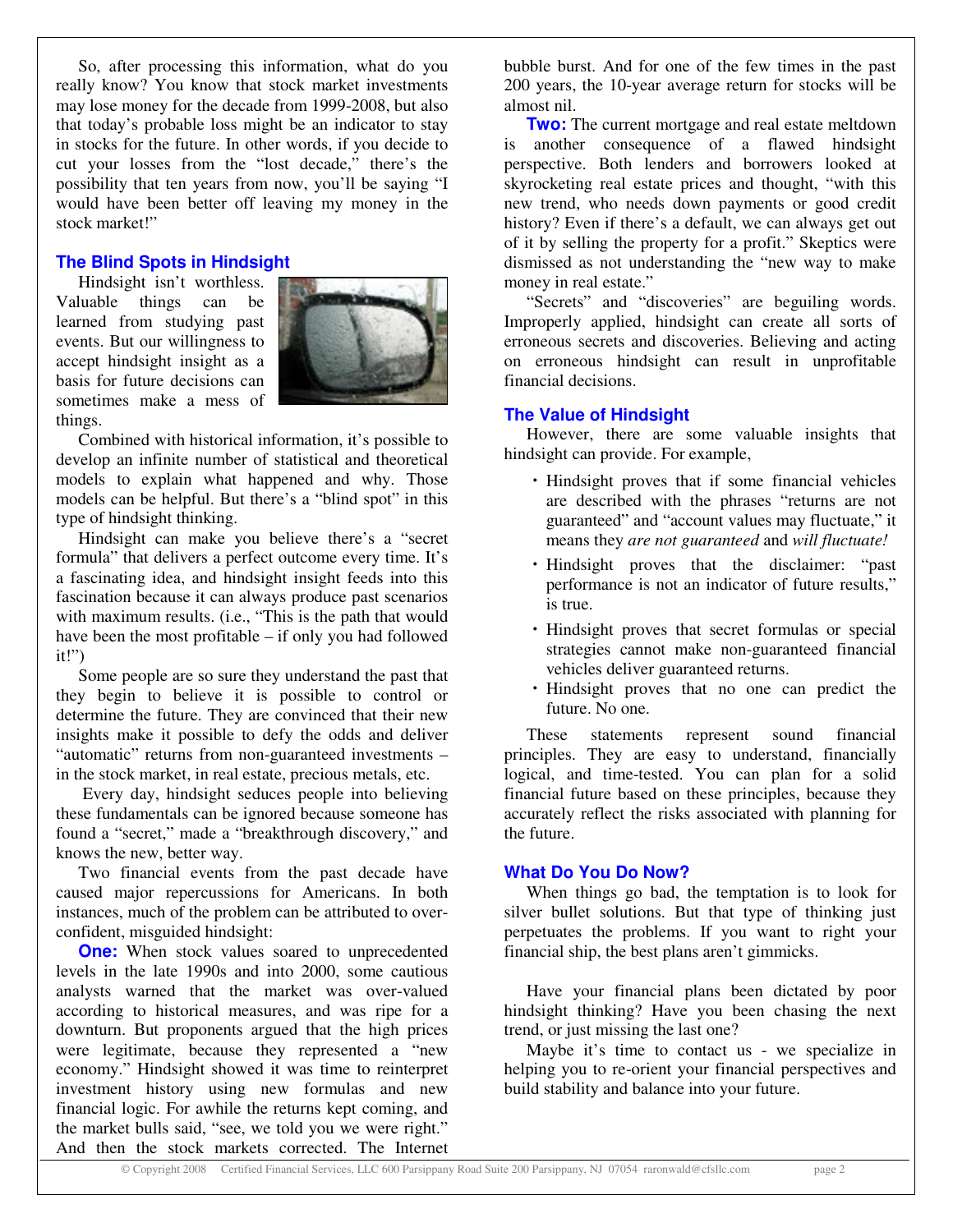As being burned by hot financial ideas, some neglected financial vehicles are suddenly the object of increased attention. Take whole life insurance, for example:

- **EXERURNATO BASICS**<br>
As being bundle vholes are substituted the signature contains the specifical function of increased distribution. Take whole life insurance, for the process interpret can be increased at the container o A January 31, 2008 *Business Week* article ("The Right Insurance for a Rocky Economy") leads off by stating "buying a whole life policy could be one way to get your financial house in order." The article notes that whole life insurance is enjoying a resurgence of popularity because of its stable investment performance and availability for unexpected expenses or emergencies.
	- An April 7, 2008 headline in the *National Underwriter* declares "Now's The Right Time To Reintroduce Whole Life." The article notes that stock market volatility is prompting more people to seek alternative products for wealth accumulation and preservation.

Interesting news. But whole life insurance hasn't suddenly become a "right now" product. It's been an "always" product for those who understand its place in a financial program.



# **"Nest Egg" Insurance**

#### **Question #1: If you were disabled, what would happen to your ability to earn an income?**

For many individuals, the answer to that question is to have disability insurance to help replace the lost income.

#### **Question #2: If you were disabled, what would happen to your ability to save for the future?**

Regular disability insurance may answer the first question, but not the second. That's why there's a growing interest in retirement-contribution insurance.

When a disabling circumstance takes away your income, a disability income replacement policy can deliver benefits to make sure the mortgage is paid and groceries are on the table. But while those benefits may keep you from poverty, they may not be enough to protect your financial future. Here's why:

Insurance companies restrict the amount of disability insurance you can obtain to a percentage of earned income. This percentage limit, (typically around 60%, but possibly as high as 75% in some individual circumstances) exists in part to ensure there aren't adverse incentives that would inflate claims. (If someone could make as much – or more – from being disabled, where's the incentive to return to work?)

Additionally, the real costs of living with a disability can be significantly greater than the costs of "ordinary" living. These extra expenses may be for therapy, rehabilitation, medication, etc. And some of these items may be regular on-going expenses for the rest of one's life.

Thus, between a reduced income and increased expenses, the ability to save for the future may be severely diminished or impossible. Hence, the development of retirement-contribution insurance.

#### **A brief overview**

Retirement-contribution coverage can be obtained on an individual basis, but may also be available for employee groups. For individuals, the coverage may be provided as a stand-alone policy, or as a rider to a regular disability income policy (As an example, Guardian Life Insurance Co. of America through its subsidiary Berkshire Life Insurance Company of America offers a Retirement Protection Plus Disability Benefit Rider, which can be part of a disability contract, or purchased as a separate policy).

In order to be eligible for coverage, the insurance company may require proof that you are currently contributing to a defined-contribution retirement plan, such as a  $401(k)$ , IRA, ESOP or SEP. The amount of coverage you select is optional, but usually limited to the amount of last year's contributions. This amount may also include an employer's matching contributions as well. There may also be a cost-of-living provision to

# *Between a reduced income and Between a reduced income and increased expenses, the ability to increased expenses, the ability to save for the future may be severely save for future may be severely diminished or impossible.*

increase contributions over time.

Similar to regular long-term disability insurance, pricing is typically dependent on one's age, gender, health status, the amount of coverage, and the elimination period (how long you must be disabled before receiving benefits). A typical contract has contributions usually beginning after six months of disability.

Group retirement contribution benefits are deposited directly to the existing retirement plan just like regular contributions from earnings. In contrast, benefits from an individual policy are deposited to an irrevocable trust,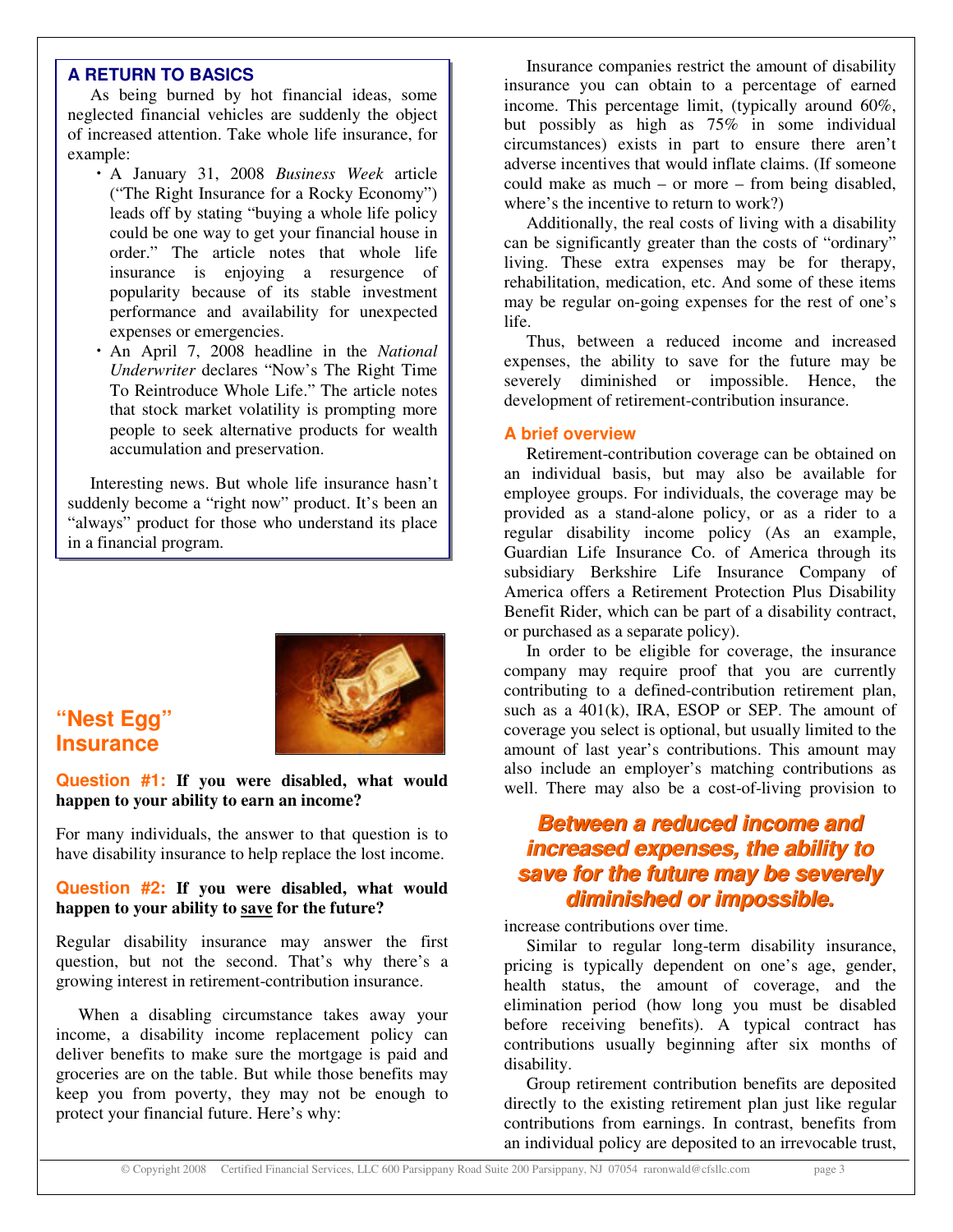with the investment options varying, depending on the insurer. Because these contributions are made to a trust instead of a qualified retirement plan, distributions of interest, income or capital gains are subject to taxation on an annual basis. Taxes can be paid out of the trust from the accumulated assets. Retirement contribution insurance is not a pension or a substitute for one.

#### **Another type of retirement-contribution protection**

In addition to qualified retirement plans, some individuals, for a variety of reasons, may consider a whole life insurance policy as a vehicle for long-term accumulation. In this situation, the annual premiums can be substantial, perhaps equaling or exceeding contributions to a retirement plan. In the event of a disability, the ability to maintain a program of this type might also be at risk.

There is a solution. A typical whole life contract offers a savings protection feature, called *waiver of premium*, which guarantees on-going premium payments in the event of a long-term disability. These payments will not only keep the insurance benefit in-force, but also increase the cash values according to the terms of the policy.

Because a disability can be both physically and financially devastating, obtaining disability insurance, either through your employer or on your own, is a prudent response. As you evaluate your disability protection, don't overlook the value of ensuring your retirement contributions at the same time. If you really want to secure your ability to save under all circumstances, ask about the ways you can build some "nest egg" insurance into your financial program.

# **Sandwich Generation Faces a Financial Squeeze**



As life expectancy increases around the world, extended families with grandparents and even great grandparents are becoming more common. The result is the emergence of a Sandwich Generation: Adults who are caring for their parents while still raising children. And this new cultural phenomenon is creating some strong financial consequences.

An April 2008 survey by the independent research company Opinauri for The Hartford Financial Services Group polled almost 4,000 consumers over age 45 in Great Britain, the United States, Germany, Japan and South Korea. Among the most provocative findings: Between one-fourth and one-half of all adults over 45

are currently caring for both children and parents or older relatives. (See chart) Furthermore, the results reflect a global rather than cultural trend, affecting conditions in developed countries on all continents.

Those surveyed reported several significant economic effects from being caught in a sandwich situation. Nearly half of these families found themselves making lifestyle changes, such as cutting back on entertainment, putting off vacations or holidays, and reducing discretionary purchases. For approximately one-fourth of the respondents, the financial strain was great enough that meeting day-to-day expenses was a real concern.

Especially in the United States, the additional family obligations have prompted some sandwiched adults to put off saving for the future. As a result, they expect to be working longer and anticipate a less leisurely retirement. In light of their experiences with parents or other older relatives, sandwiched adults felt it was either "important" or "very important" to have a guaranteed income in retirement.

Apart from the financial issues, the study noted that extended families can be a source of great blessings. Indirectly, the study suggests that if the financial issues are resolved, the family benefits are more easily realized.

If your family situation has the potential to "sandwich" you, the prospect might alter some of your saving and retirement plans. Have you considered how you would like to respond to a parent living with you?



© Copyright 2008 Certified Financial Services, LLC 600 Parsippany Road Suite 200 Parsippany, NJ 07054 raronwald@cfsllc.com page 4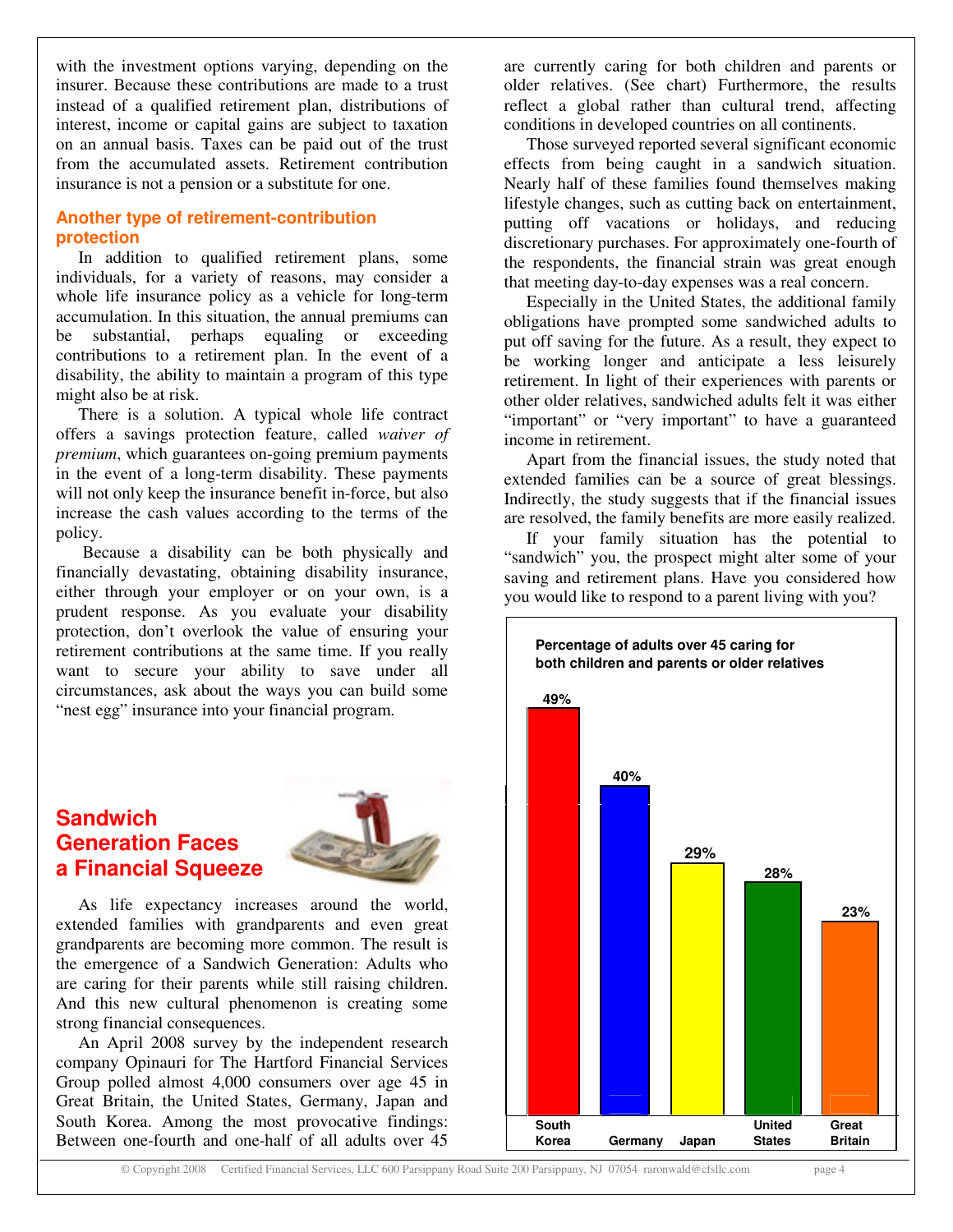What options would work best for the care of a relative living out-of-state? Since better preparation usually leads to improved performance, a discussion of some of these sandwich issues might be worth discussing the next time you meet with your financial advisers.

### **An Outside-The-Box Idea Your Economic Stimulus Check: A Unique Spending Opportunity**

It was a singular moment in marketing history when the IRS spent \$42 million on a mass mailing to advertise the government's intention to give out money in the form of Economic Stimulus checks, starting in May of this year. There is no truth to the rumor that Ed McMahon and an IRS agent will be delivering large cardboard checks to lucky citizens, but after filing their 2007 income tax returns, approximately 130 million Americans can expect to receive a \$600 check per person, plus an additional \$300 for eligible children under the age of 17.

The expressed purpose of this "rebate" from Uncle Sam: give the economy a boost by putting some spending money back in the hands of the people. So…

#### *How should you use this "windfall?"*

Politicians are hoping you will spend it on consumertype items – an HD television, a weekend vacation, a used car, or a tank of gas for your SUV. Consumer advocates would recommend paying some past-due bills, and cleaning up your credit score. Some sober-minded financial experts might suggest an extra deposit to a Roth IRA. Even comedians have their Top 10 lists. Since everyone has an opinion, here's another one:

#### *Complete (or update) your will.*

Not the first thing you might consider, but it's a win-win scenario that makes sense for a lot of reasons.



- You are spending the money, so the economy gets a boost.
- You are improving your financial situation, so the consumer advocates and financial experts are happy.
- You get to check off one of the "things-I-shoulddo-but-never-get-around-to" on your list.

Making a will or establishing a trust is one of the things many people know they should do, but often never get around to doing. There's almost always something more urgent. But since you know you have a

windfall coming, why not designate it toward a project you know will deliver some long-term benefits?

# **Another Boomer Event: Could You Be "Orphaned" in Retirement?**

- Are your financial professionals older than you?
- How much older?
- What would happen to your financial programs if they retired? (What if they don't retire, but simply make a career change?)
- If you lose one of your financial professionals, who's going to step in to help you with your financial affairs?

An October 9, 2007 article in the "Money Matters" section of the *Weekend Journal* noted another demographic blip because of the Baby Boom tidal wave: Just like most of their clients, Boomer financial professionals are getting ready to retire. According to Jeff Opdyke, "planners are getting older – the average age is 55, and nearly a third are over 60 – and they are retiring at an accelerating pace."

For many individuals, two key ingredients in choosing a financial professional are the personal relationship and the professional's experience. People connect with someone who understands and relates to their values, concerns and aspirations. They also appreciate working with a professional that has the qualifications and experience to get the job done right. Given the importance of these two characteristics, it's quite likely that financial professionals will often be close to the same age as most of their clients – or older. Thus, it's quite likely that just about the time the client is ready to retire, so is the financial professional.

For some people, especially those who will soon be dependent on their savings to live in retirement, the possibility of losing a trusted financial specialist can be disconcerting. After sorting through the options, the consensus says there are two effective responses to this challenge:

- 1. Plead with the financial professional to put off retirement so he/she can continue working with you.
- 2. Plan for a transition.

Option #1 might work, but you'd be better off working on Option #2. Here are several thoughts about ways to make a transition as smooth as possible.

**Identify the possible successors.** Does your financial specialist already have a successor in place? If so, you should begin evaluating his/her suitability for working with you in the future. Beginning this